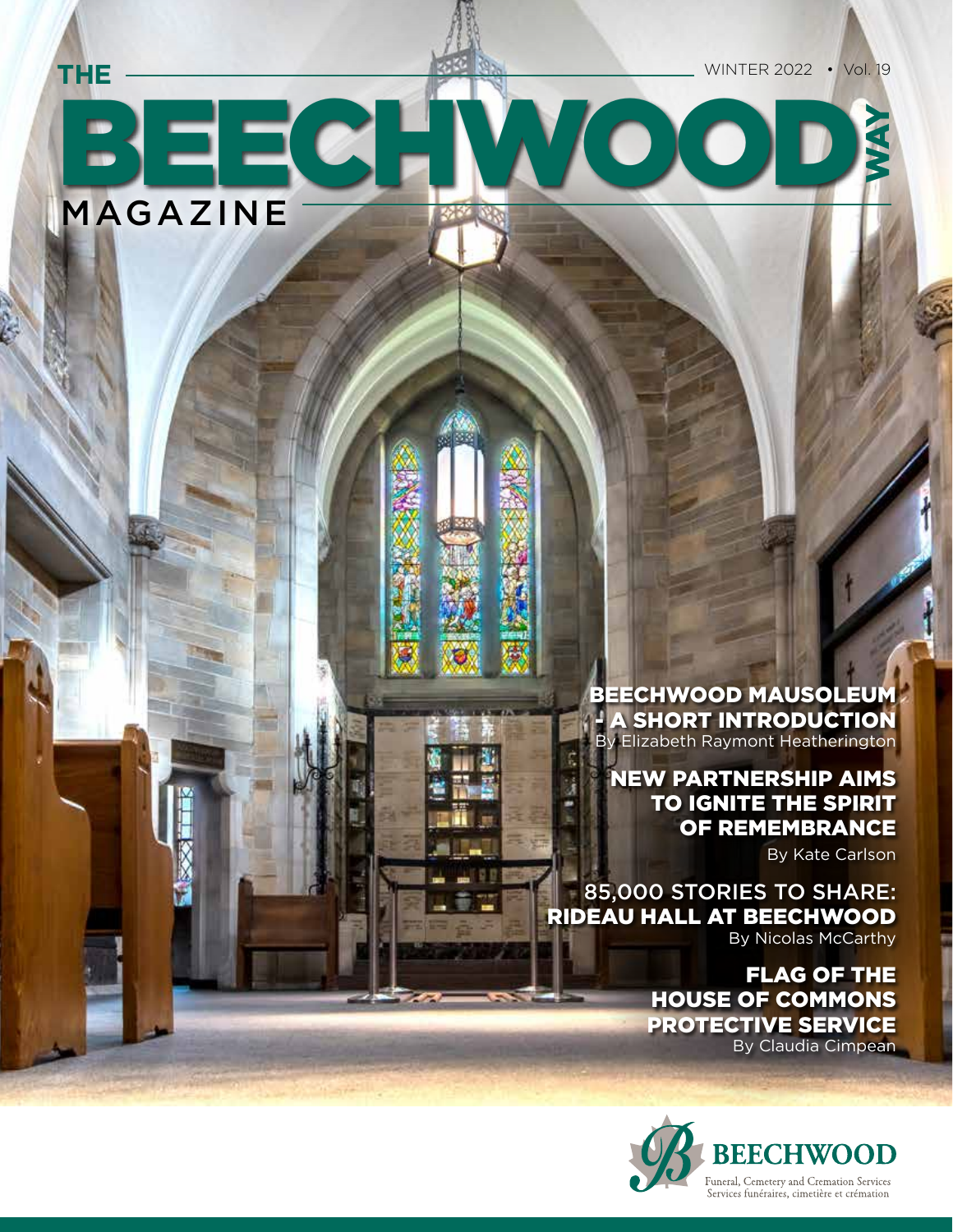## **Letter from the editor**

AS WE START 2022, we know that these are the first steps that will lead us into Beechwood's 150th anniversary. Not many places, organizations or companies can claim to hit that milestone. Beechwood has served our community for those 150 years.

During this time, we have been present in the development of Canada, in the growth of our country, our city and our shared cultural and historical identities. Beechwood has been open to all Canadians from coast to coast to coast and new Canadians who have helped build this country. Each community has been welcomed to Beechwood with their own tradition, and honoured and celebrated within our grounds.

We have established great national cemeteries commemorating the service of our Canadian Armed Forces, the RCMP, CSIS and our own Ottawa Police. These cemeteries have set the standard of what a national cemetery should look like. We became the National Cemetery of Canada and established new programs, events and educational initiatives to share our national history.

2022 sets us on the road to our 150th anniversary. Each month of 2022 brings us close to that most important anniversary.

Over the course of the next year, we will be sharing more interesting histories about the development of Beechwood, from our grounds to our buildings to the people who chose to make Beechwood their final resting place.

We look forward to starting this journey and taking our first steps on the path to our 150th.

Make sure you stay current on all that Beechwood has to offer with:

- Facebook (@BeechwoodCemetery, @NMCBeechwood,
- @cimetiereBeechwood)
- Twitter (@BeechwoodOttawa)
- Instagram (@beechwoodcemetery)
- YouTube (Beechwood Cemetery)

Thank you and, as always, we hope you enjoy this issue.

#### **Nicolas McCarthy**

*Director of Marketing, Communications and Community Outreach*





**Executive Director:** Andrew Roy; **Editor-in-Chief:** Nicolas McCarthy; **Editor:** Jacques Faille; **Design Editor:** Erika Wagner; **French Translation and Proofed by:** Re:word Content Co.

**Contributors:** Elizabeth Raymont Heatherington, Claudia Cimpean, Kate Carlson and Nicolas McCarthy

All photos taken on behalf of Beechwood Cemetery Foundation by Staff, Richard Lawrence Photography and Nathan Pigeon Photography.

ISSN 2368-545X, 2368-5468

The Beechwood Way Magazine is a free, independent publication and, unless otherwise clearly stated, its articles imply no endorsement of any product or service. The Beechwood Cemetery Foundation is a registered Canadian charity and will issue an income tax receipt for donations of \$20 or more. Registration number 88811 2018 RR0001.

How to contact us: E-mail: foundation@beechwoodottawa.ca Phone: (613) 741-9530 Mail: 280 Beechwood Ave, Ottawa ON K1L 8A6

Visit us online to learn more about Beechwood, the National Cemetery of Canada and read back issues at: www.beechwoodottawa.ca

We want your feedback on how we are doing!

**Contact:** Erika Wagner at foundation@beechwoodottawa.ca

Publications Agreement number 42640528 Please return undeliverable Canadian addresses to The Beechwood Cemetery Foundation. 280 Beechwood Ave, Ottawa ON K1L 8A6.

#### **The Beechwood Cemetery Foundation - Board of Directors**

BGen (Ret' d) Gerry Peddle, Chair; Gen (Ret' d) Maurice Baril; Clare Beckton; Stephen Bleeker; Louise Boyer-Guindon; BGen (Ret' d) Cajo Brando; Col (Ret' d) Dr. Ronald A. Davidson; Christine Tausig Ford; Ian Guthrie; RCMP D/Commr. (Ret' d) Tim Killam; Louise L. Léger; Rebecca Murray; Maureen O'Brien; Monica Olney; Richard Wagner; Grete Hale (Chair Emeritus); Robert White (Board Emeritus).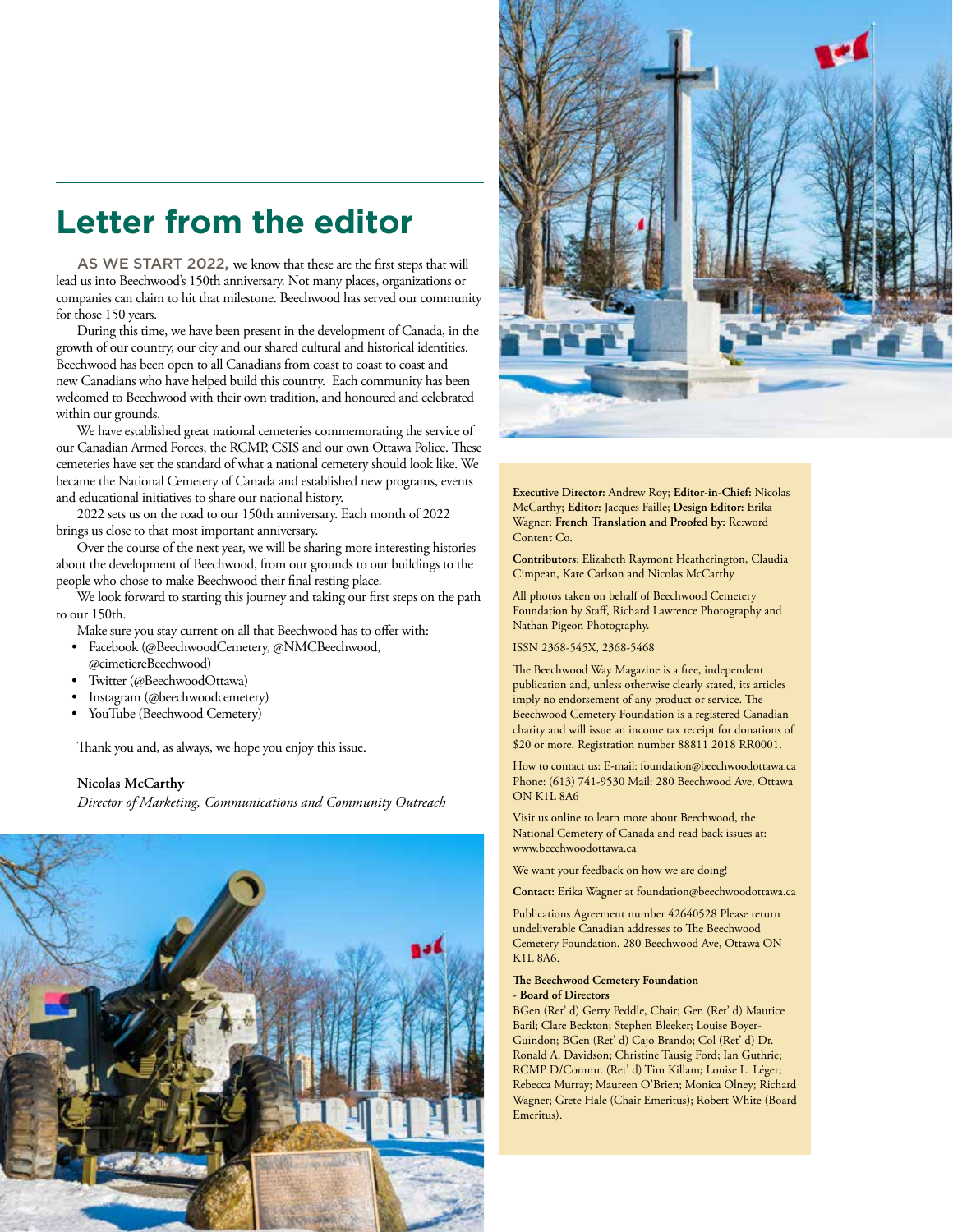# **BEECHWOOD MAUSOLEUM** — A Short Introduction

By Elizabeth Raymont Heatherington, *Beechwood Cemetery Tour Guide* 

SET ON THE HIGHEST ground of the cemetery, the Beechwood Mausoleum, housing 546 souls, was built over a limestone quarry by the Beechwood Mausoleums Co. during the 1920s and 30s. It is an unusual building and as a child I recall thinking that its small Gothic Chapel with elongated wings was still expanding — to take over the hill and advance towards the viewer! And the dark windows and doors seemed to be an ominous face.

Well, perhaps because I was visiting at dusk, around Hallowe'en! As I look at the building now, I see a quite different picture. The warm sandstone, similar to the style of the east block of the Houses of Parliament (re-built around the same time, after a fire), and the sets of stained-glass windows and assorted stone carvings intrigues and welcomes me!

A Mausoleum is a free-standing/above-ground structure built to enclose human remains. The word "mausoleum" perhaps originated when Queen Artemisia II of Caria (Asia Minor) built an imposing structure to house the remains of her husband and brother King Mausolus when he died in 353 BC. A crypt is a place (sometimes within a Mausoleum) for a casket, in a stone or concrete chamber. There is no other space for visitors. A tomb is a container that holds deceased remains, usually a casket. A Columbarium is an above-ground structure that, depending on size, may hold one or several urns of cremated remains.<sup>1</sup>

This Mausoleum was planned by Beechwood Mausoleums Co during the 1920s, when the prosperity of the times encouraged projects of luxury. It was intended as an elite resting place for the wealthy Ottawa community, and the interior decoration is exquisitely detailed and fine.

*(A building of considerable architectural merit, it was constructed by a company separate from the cemetery, Canada Mausoleums Ltd. The arrangement between the two was complex — in Beechwood's case, the mausoleum company absorbed the costs for the construction and in turn was responsible for selling crypts, thus receiving all profits from the sales. Beechwood negotiated a percentage of each sale, which was to cover perpetual care. Unfortunately, this amount was never paid to the cemetery — once the majority of the crypts had been sold, the owner of Canada Mausoleums Ltd. disappeared, leaving several construction companies unpaid, too! Beechwood took possession of the mausoleum and sold the remaining crypts. (Beechwood notes2 )*

It is built in the Gothic style — with the central building and windows that rise to a peak — pointing "towards the heavens."

This style appeared in 12th- to 13th-century Europe and is best displayed in beautiful Cathedrals such as Chartres, France, and Westminster Abbey, London, England. The viewer is invited to look upwards — "closer to God" — compared to the Romanesque "classical design" of a solid base and curved, more rounded windows.

Walking up to the main doors, which are solid brass, one sees the heavenly Crown and the Latin words "In Ri" "Iesus Nazarenus Rex

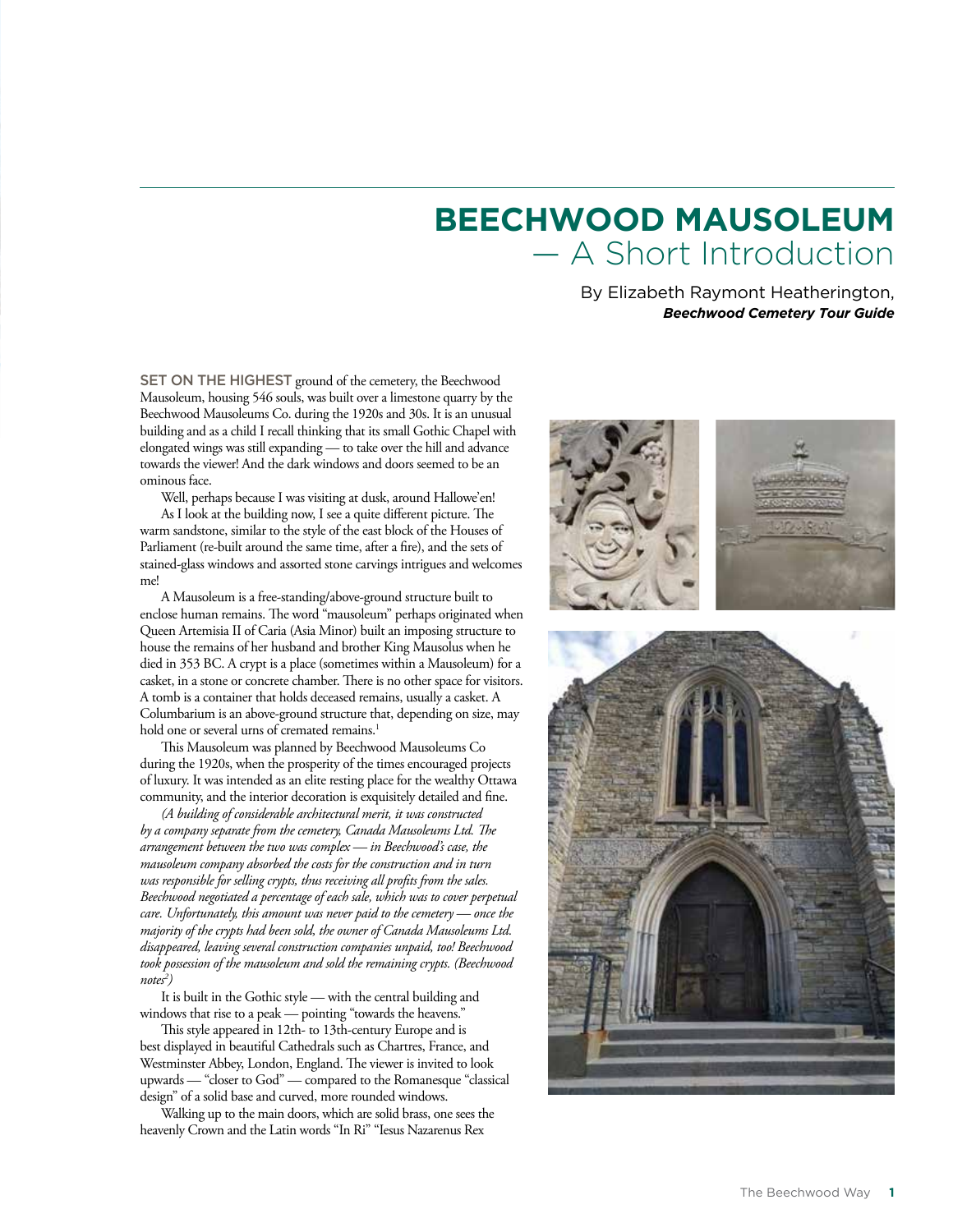Iudaeorum" / "Jesus of Nazareth, King of the Jews."

In a pointed arch around the door are stone carvings of faces and stylized leaves (above right).

On either side of the arch are strong faces — perhaps a woman with a welcome or warning to enter! Although Beechwood is an ecumenical cemetery, this Mausoleum is fashioned in the Christian style with a central chapel and a space for an altar (now removed and replaced by columbariums).

From 1962 the Mausoleum included a crematorium in the lower level, but in 2013 it was moved, due to updated coding, and relocated to another building on the property.

Once inside, one walks into the central chapel, with ten oak carved pews facing what would have been the altar, which has now been replaced with columbariums since the decommissioning of the chapel.

There is a high vaulted Gothic ceiling, mostly painted white at a more recent period, perhaps to lighten the space.

As you may see from the photos on the right, the natural light is an important part of the ambiance of the interior.

"Light in Holy places takes on a sacred quality, as it passes through the stained glass."3 The importance of light within this small building is significant. The atmosphere within the chapel and the wings of the edifice is one of calm and timeless serenity.

The stained-glass windows within the former chapel are beautiful. There are small windows at the side of the ceiling with various designs including shields and symbols of fire (above). There are two large windows on the north and south sides (each composed of three lancet sections). The window on the south side depicts The Ascension of Christ the King, surrounded by angels, and opposite, on the north side, the depiction of Christ as "The Light of the World" (a favourite theme for pre-Raphaelite artists). Artists of the Pre-Raphaelite movement in England during the mid-19th century returned to images and folklore before the Italian artist Raphael (1483−1520). This movement celebrated medieval knights and characters, and made use of flowing robes and pastel colours.

 The glass artist signed his name "James Blomfeld, Luxfer Studios (Toronto)." He and his brother Charles were born in England but came to Canada in 1887, then studied with art glass firms in Chicago, New Orleans and Canada. They worked in Victoria, BC, completing stained-glass windows for the Provincial Parliament Buildings in 1899. It is quite likely that Blomfeld may also have worked on the restoration of the Parliament Buildings. He died in Toronto in 1951.4

Behind the two entry doors is a stunning window, "Christ as the Light of the World" (below right). It is rich in detail and fashioned in the pre-Raphaelite style — soft pastel colours, flowing robes and details of olive branches, stars, the eternal flame-symbolizing the Holy Spirit — the anchor cross a symbol of hope to guide one safely to the heavenly harbour — and many other symbols.

Noted on a band below Christ's feet: "And there shall be no night there; and they need no candle, neither light of the sun; for the Lord God giveth them light: (and they shall reign forever and ever). Rev 22:<sup>5</sup>

On the north side of the chapel (right) are three lancet windows describing "The Ascension of Christ." Within a green/yellow lattice background, the central figure of Christ in white with mauve and rose accents is calm and dignified.

Above Him are clouds and light beams in light mauves and purples. Below Christ's feet are the mourners and caption:

"And he led them out to Bethany- lifted up his hands and blessed them, and while he blessed them he was carried up into Heaven."

At the base there are three motifs: a galleon, representing one's journey on earth; the gryphon, a mythical beast — half lion, half eagle — for strength and fortitude; and the anchor cross, to anchor us to Christ and the cross of his resurrection.

At either side of the central chapel, there are two wings with space for







Photography by R. Ward Heatherington, 2021

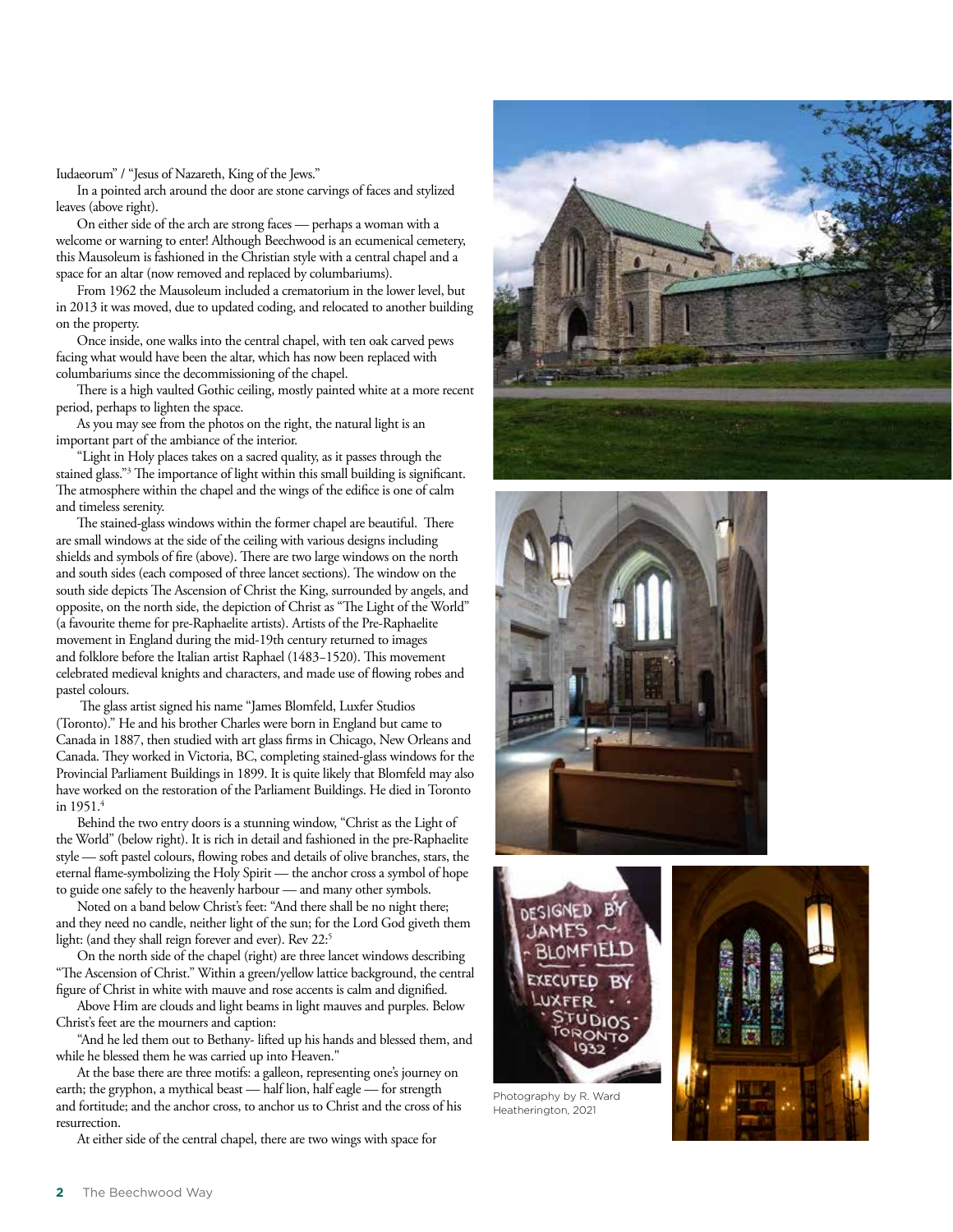

caskets within the walls, but on the south side, there are six small family niches (three on the east and another three on the west side and two within the north passage). They are charming — each niche has one to two lancet windows, room within the walls for caskets or urns, and a fine hand-fashioned wrought iron door/closure.

One of my favourite niches on the "east" side is the Burnett family's single lancet window (below left). The central figure is an angel (with a halo), with a simple mauve surplice. The figure carries the "anchor cross" — a popular symbol at the time of a large naval anchor but with the top handles resembling a cross. This symbol brings together the idea of the cross as eternal life and the anchor of strength and fortitude. From the halo of the figure, there appears a flame-style motif representing the Holy Spirit. Above the central figure is a stylized gryphon — the symbol of strength. At the base of the window is a scroll with the words: *"Hope we have as an anchor of the soul- both sure and steadfast."* The white background and the light mauves make this a very restful window to look at. I particularly like the symbolism of the anchor cross. As these "niche" windows are all at eye level, they evoke calm and beauty, and are easy to look at.

Another niche presents the Woods family memorial. James Woods was born into a lumber family but in 1885 created his own outdoor goods company, eventually supplying a waterproof canvas for the British forces during the Boer War (1899−1902). Woods supplied goods for allied soldiers in both World Wars (including the first gas masks for the Canadian Army), and had many international clients including the Royal Geographic Society and Amundsen's navigation of the Northwest Passage in 1906. He was involved in many charities and a major donor to the YMCA of Ottawa. He was President of Ashbury College, President of the Ottawa Board of Trade and a Lieutenant Colonel in the Governor General's Foot Guards. The window in the niche shows medieval symbols such as a helmet, crown, the sheafs of wheat for "the gift of life, the basic… food stuff which cannot be anything than the gift of the gods" (p 1099, Dic of Symbols). Beneath a shield is a scroll inscribed with "Fortis in procella/ Strength in adversity."<sup>2</sup>

The building also shows many other famous family plaques, such as the Soper Family. Warren Soper was a prominent Ottawa businessman who brought electricity and trams to Ottawa — key to the development of the city.

And Beechwood also has the honour of being the resting place of a Father of Confederation: William McDougall. Born in Toronto, he practised law and as an elected member of the legislative assembly attended all three Confederation Conferences. As Minister of Public Works, he arranged for the purchase of Rupert's Land, where he was appointed Lt Gov. At that time entry to this area was only through the USA, and when he tried to enter Rupert's Land he was turned back by Louis Riel's supporters. He returned to Ottawa to campaign against Manitoba becoming a province due to its small population. (Dan's book) and 2 other windows within the mausoleum include the well-executed three-lancet style with book-plate-like patterns, highlighting again the importance of the lighted flame, wheat and rosettes.

I hope this short introduction to the Mausoleum encourages you to visit. During the summer, the cool marble floors of the building offer a welcome respite to the hot temperatures outside. The fine details — whether stained glass, wood carving, glass fixtures, wrought ironwork, sculptured stone — are worth the time spent. You will also find that this resting place for many souls is actively visited. There are flowers, candles and other memorials left on a regular basis. The mausoleum is well maintained daily, to ensure that its beauty and tranquility are constant.

#### *REFERENCES*

- *Beechwood Cemetery, Historical Portraits, Beechwood Funeral, Cemetery and Cremation Services, Ottawa, Canada, 2015*
- *Holy Bible*
- *Penguin Dictionary of Symbols*
- *Livermore, Dan, Wandering Willie, The Memoirs of William McDougall, 1822-1905, Burnstown Publishing House, Burnstown, Ontario, Canada. 2020 ISBN 978-1-77257-278-0*
- *Hucker, Jacqueline, Architectural Historian, Personal Communication, August 2021*
- *Neighbors, Joy, Blog "Mausoleums, Crypts and Tombs"*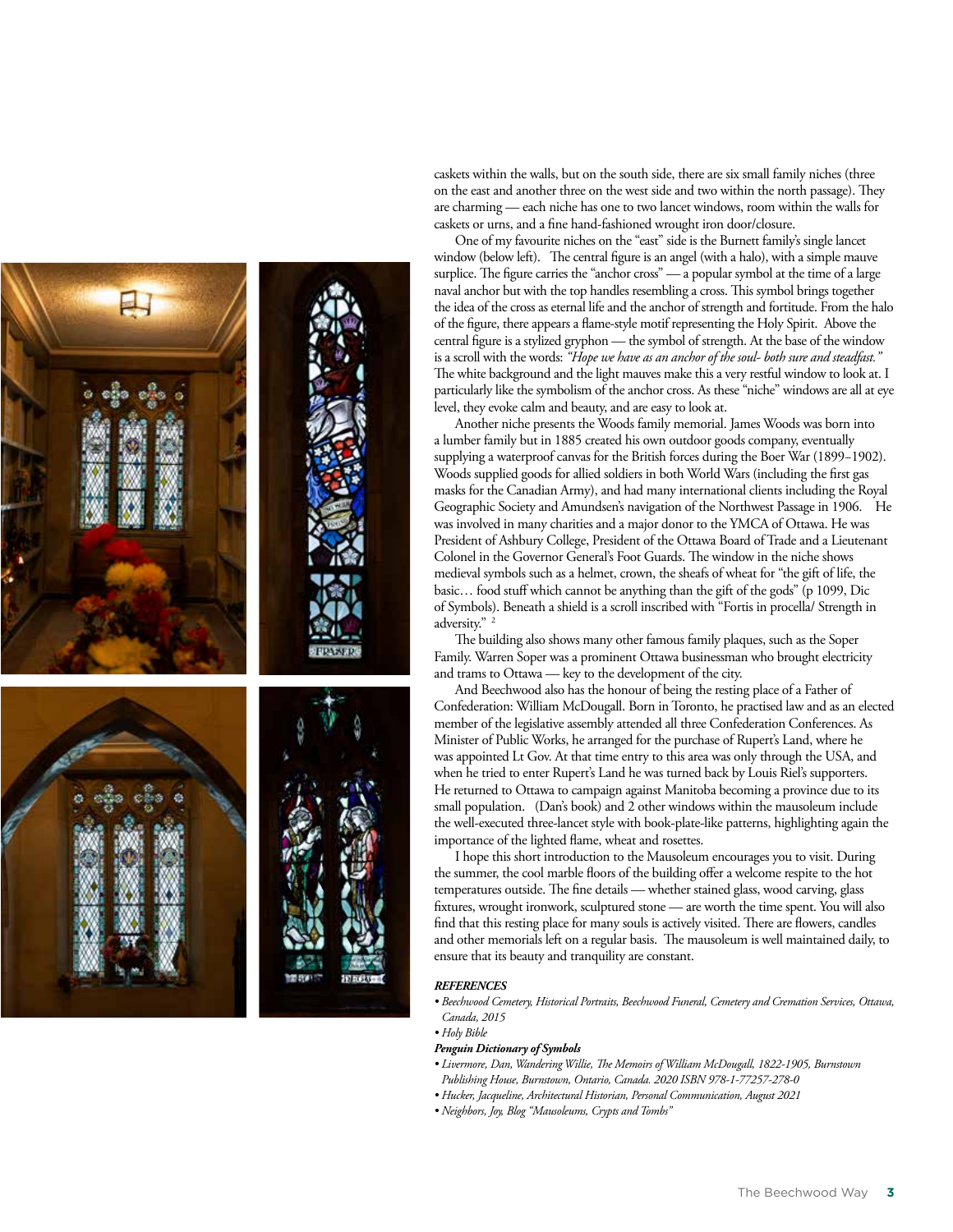# **New Partnership Aims to Ignite the Spirit of Remembrance in the Hearts of Young Canadians**

By Kate Carlson, *Media Relations, Juno Beach Centre Association*

BEECHWOOD CEMETERY FOUNDATION, the Juno Beach Centre Association (JBCA) and the No Stone Left Alone Memorial Foundation (NSLA) announced a new collaborative partnership focused on empowering young Canadians to remember and commemorate the service and sacrifice of Canada's military, past and present.

Preserving the legacy and honouring the courage and sacrifices of the men and women who put their lives on hold for Canada — or sacrificed them entirely — is a purpose shared by all three partner organizations. Working together to inspire educators and students to take up the torch of remembrance in meaningful ways will be the cornerstone of the partnership and a way to expand each organization's impact.

"This partnership is about the power of collective action," said historian Alex Fitzgerald-Black, Director of the Juno Beach Centre Association, which operates the Canadian memorial and museum on the D-Day landing beaches of Normandy. "Generations of Canadians have selflessly and voluntarily stepped forward and answered the call to serve their country. During the Second World War, over 1.1 million Canadians served, going to war to defend the world from tyranny and oppression. The values demonstrated by those men and women are a testament to the shared values Canadians still hold dear today: democracy, morality, humility, courage, service and peace. It's important to pass this legacy down to younger generations, to help them understand the sacrifices made so that we can enjoy the privileges we have today."

Canada has a proud and rich history of military service that spans well over 150 years. Remembrance Day, which originally commemorated the end of the First World War on November 18, 1918, now officially honours all Canadians who have served with, or are currently, serving members of the Canadian Armed Forces, the Royal Canadian Mounted Police (RCMP), the Merchant Navy and Reserves.

Canada's oldest living veterans are the last remaining men and women who served during the Second World War. It was this generation of veterans, including her own parents, that inspired founder Maureen Bianchini Purvis and her daughters to found their unique charity, No Stone Left Alone. Wishing to give students the chance to participate in authentic, hands-on acts of remembrance as a way to honour Canada's veterans and war dead, NSLA works with schools and cemeteries across the country, including Beechwood, to have students place poppies on veteran headstones every November.

"Each of our organizations has the aspiration to make a real difference and sees the inherent value of helping children and youth deepen their understanding and compassion for all who served, serve and will serve," said Michelle Koch, National Coordinator for NSLA. "When young people connect to veterans or fallen soldiers personally, through placing a poppy on a headstone, visiting a memorial site, or learning about Canadian





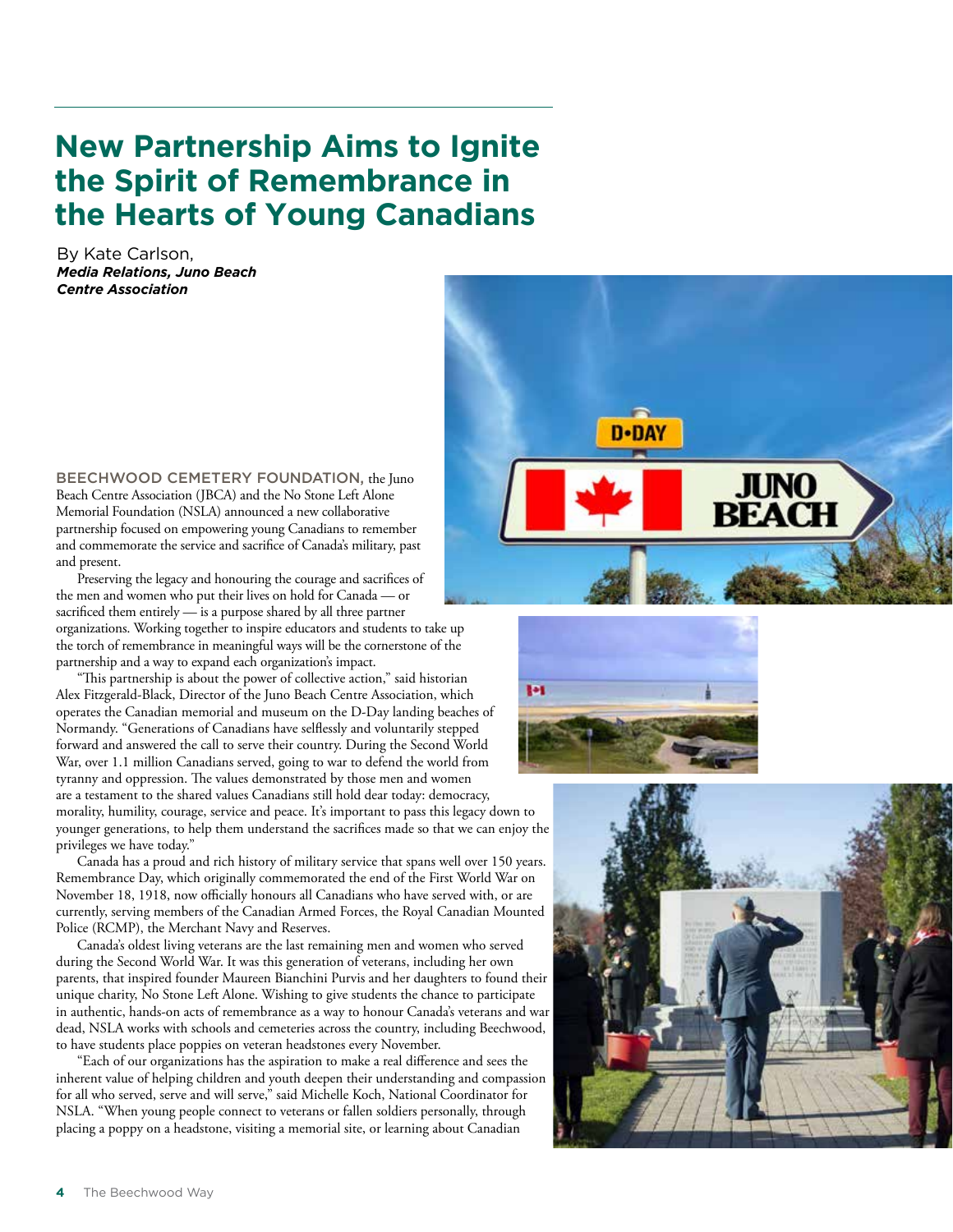





history in school, they develop not only a fundamental understanding of sacrifice, gratitude and peace, they also gain strong citizenship values and a sense of leadership. These are principles that empower children with the knowledge and tools to succeed. When our youth succeed, our communities succeed."

In effect, Second World War veterans have, in recent years, become the face of remembrance in Canada at annual ceremonies, selling poppies in their communities, or advocating for veteran services. However, this is rapidly changing as more Second World War veterans pass away every day. This reality drives home the importance of educating youth about the courageous service of Canadians not much older than themselves whose footsteps have been followed by the modern veterans who have stood for Canada in the decades since.

Beechwood Cemetery in Ottawa is home to over 7,000 military headstones dating all the way from the War of 1812 to modern-day. They represent all branches of the military, in times of war and peace, including more recent conflicts in Afghanistan and the Middle East.

"The courage and determination embodied by the men and women who served in the First and Second World Wars symbolizes so much of what we as Canadians take pride in. At Beechwood, I've had the privilege of attending many commemorative ceremonies over the years and I have witnessed the powerful ways participation affects young Canadians," said Nick McCarthy, Director of Marketing, Communications and Community Outreach at the Beechwood Cemetery Foundation. "Joining forces to bring this knowledge and these formative experiences to students, our organizations will be able to reach so much further beyond what we could accomplish alone. Remembrance is bigger than one person, one organization.

"We truly believe that remembrance is a responsibility for all Canadians, which is why we are so excited about this partnership. The more children and youth there are who actively promote remembrance in their own lives, the more we can ensure our veterans and those who have fallen in the service of Canada are never forgotten."

#### About the Juno Beach Centre

The Juno Beach Centre (JBC) is a permanent memorial to all Canadians who served during the Second World War. Built by veterans on the stretch of beach in Normandy, France, where 14,000 Canadians landed on D-Day, it serves as a museum and cultural centre that tells the story of Canada's contribution to the allied victory while giving international visitors a glimpse into contemporary Canadian culture. The Juno Beach Centre Association is a registered Canadian charity that operates the Juno Beach Centre. www.junobeach.org

#### About the No Stone Left Alone Memorial Foundation

No Stone Left Alone Memorial Foundation is dedicated to honouring and remembering Canada's veterans through our unique ceremony, which provides students and youth with an authentic experience that creates knowledge, understanding and appreciation of those who serve and of the sacrifice of Canada's fallen. Each year students across Canada honour over 60,000 veterans by placing a poppy on their headstones, and the movement continues to grow — with the goal that one day there will truly be no stone left alone. www.nostoneleftalone.ca

*This article was written by Kate Carlson, Media Relations, Juno Beach Centre Association on behalf of Beechwood Cemetery Foundation, Juno Beach Centre Association and No Stone Left Alone Memorial Foundation.*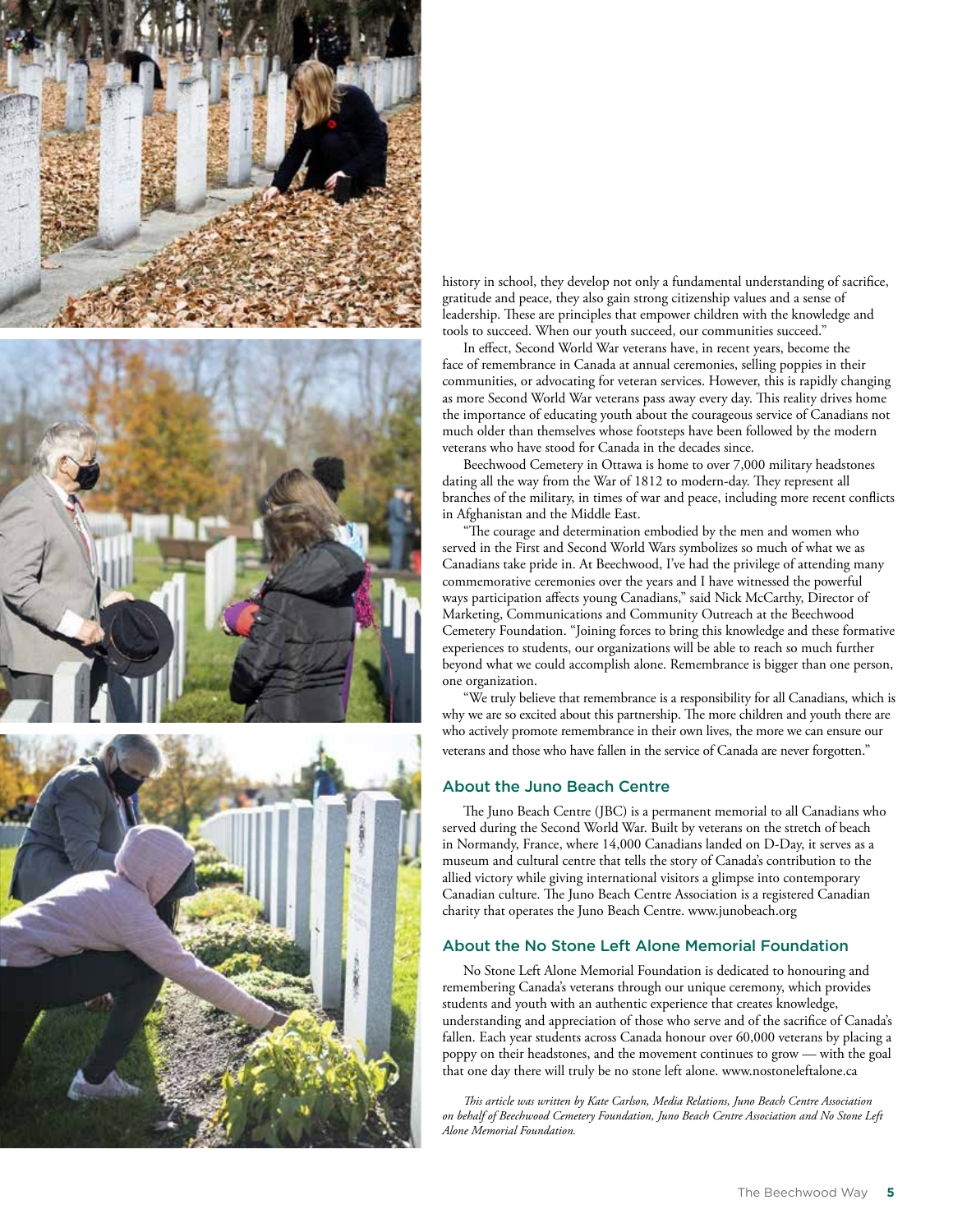### 85,000 STORIES TO SHARE: **Death at Rideau Hall and the Rideau Hall Burial Plot at Beechwood Cemetery**

By Nicolas McCarthy, *Director of Marketing, Communications and Community Outreach*

RIDEAU HALL is the official residence of the Governor General of Canada and has been since it was leased by the Crown in 1864 for \$4000 a year from the MacKay Family.

The site of Rideau Hall and the original structure were chosen and built by stonemason Thomas McKay, who immigrated from Perth, Scotland, to Montreal, Lower Canada, in 1817 and later became the main contractor involved in the construction of the Rideau Canal. Following the completion of the canal, McKay built mills at Rideau Falls, making him the founder of New Edinburgh, the original settlement of Ottawa. With his newly acquired wealth, McKay purchased the 100-acre site overlooking both the Ottawa and Rideau Rivers and built a stone villa where he and his family lived until 1855 and became the root of the present-day Rideau Hall. Locals referred to the structure as McKay's Castle.

Even before the building became a royal residence, the hall received noted visitors, including three Governors General of the Province of Canada: Lord Sydenham, the Earl of Elgin and Sir

Edmund Head. It was said that the watercolours of Barrack Hill (now Parliament Hill) painted by the latter governor's wife, Lady Head, while she was visiting Rideau Hall, had influenced Queen Victoria to choose Bytown (now Ottawa) as the national capital. Also, on September 2, 1860, the day after he laid the cornerstone of the parliament buildings, Prince Edward, Prince of Wales (later King Edward VII), drove through the grounds of Rideau Hall as part of his tour of the region.

MacKay was instrumental in the development of Beechwood Cemetery and was eventually interred at a family mausoleum in Section 62 alongside his family. The Mausoleum has long since been demolished (for reasons unknown) and only large gray tablets/stones remain with the name MACKAY-KEEFER in large metal letters.

Since that time, death has been an occasional visitor at Rideau Hall and Beechwood has continued to provide burial space for the official residence. In December 1877, Captain John Perry Ward visited the Dufferin Family (Governor General Frederick Temple Hamilton-Temple-Blackwood, Lord Dufferin) where he had a serious toboggan accident on January 8, 1878. Although, he initially recovered from his injuries, he relapsed and died on March 12, 1878, and was buried in Section 50, Lot 41, early March 14th, 1878, with no one present at his funeral.

By the 1880s, Rideau Hall purchased a large burial plot in Section 37, Lot S.E. This plot became known as the Official Government House Plot. Main members of the Rideau Hall staff would be buried within.

• Sarah Bowles passed away on October 17, 1884, and became the first staff member to be interred at the Government Plot. She died at the age of 31 of typhoid fever. She served the Lansdown household and came with them to Canada.

• Thomas Taylor, a young footman, was accidentally shot and killed on April 18, 1896. The Aberdeen (Gordon) family took care of all the costs associated with his funeral and burial.

• Clara Elizabeth Tillbrook, a housekeeper, passed away on September 29, 1900, at the age of 46 and was interred beside Sarah Bowles.

• Ernest Eeles, English-born Groom of the Chamber, died of fever/pneumonia at the age of 28 in 1905.

• John W. Turner, a footman, drowned while bathing in the Ottawa River on July 23, 1910. His headstone indicates that he was 21.



NEST FELES

DIED AT GOVERNMENT HOUSE

 $1894 - 1904$ 

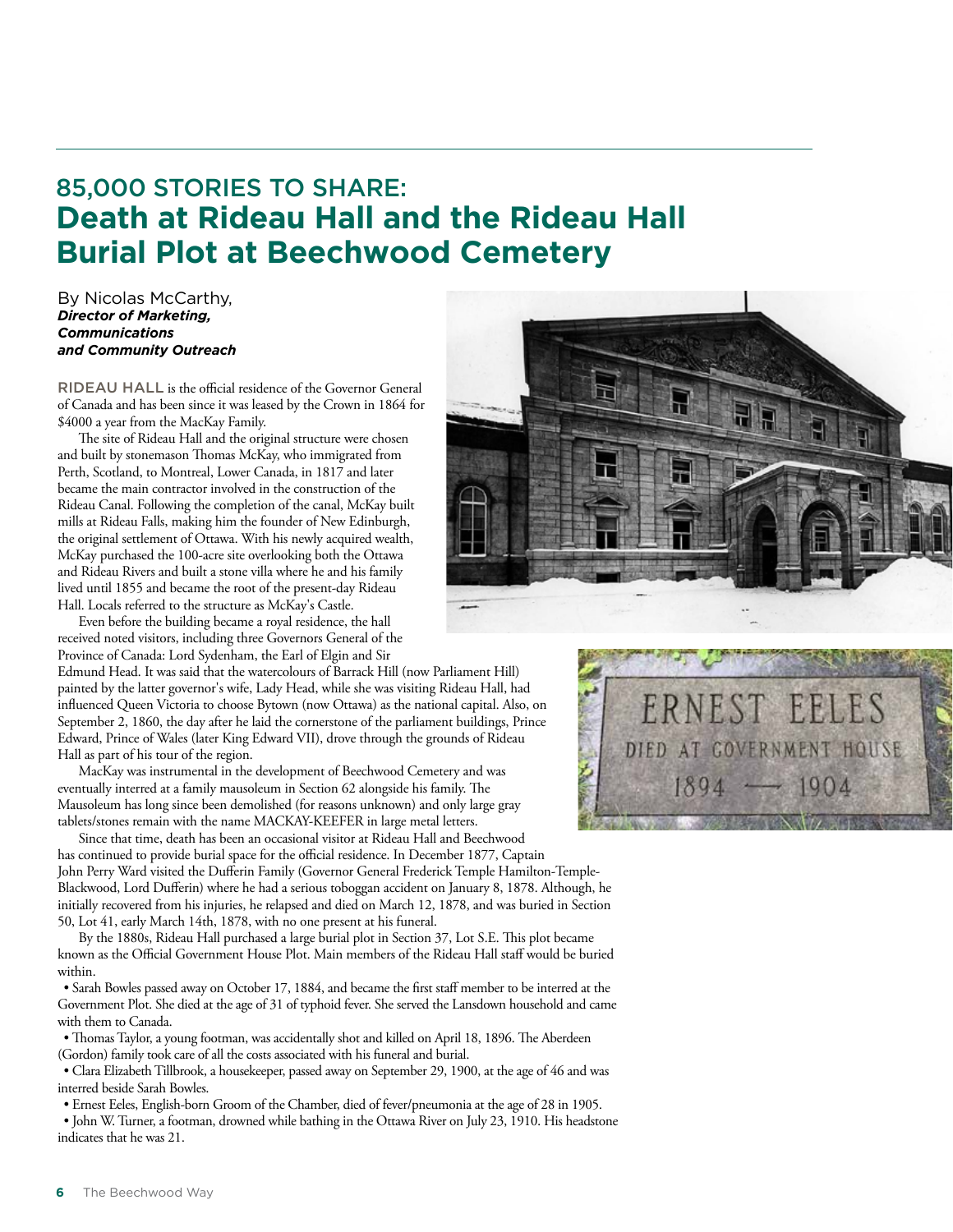#### **Support the Beechwood Cemetery Foundation**

The generosity of our donors, like you, has shaped Beechwood into being a place of national significance, a peaceful eternity and a place for the living to experience history. Your support ensures that we remain accessible for all and ensures that

this historic property will be maintained in the highest order for centuries to come. **DONATE** TODAY!







• Charles Plant, who was employed at Government House died, at the age of 42 on November 25, 1915. No cause of death was listed.

• Albert Parker, another employee of Government House, died at the age of 35 on October 15, 1916.

• Patricia Simmons, an English-born housemaid, died on October 17, 1947, in hospital and was buried at the Government House plot. She marks the last overseas-born staff member to be interred here.

Most of those who passed away at Rideau Hall were in fact buried at the Government House plot; a few notable figures were buried elsewhere in the cemetery.

### **Sir Cecil Spring-Rice**  February 27, 1859–February 14, 1918.

On a visit to his wife's relatives, the Cavendish family (Governor General Victor Christian William Cavendish), Sir Cecil Spring-Rice suffered a fatal heart attack and died on Valentine's Day 1918. He was buried in Section 22, Lot 15W beneath a tall grey granite Irish/Celtic cross.

He was a British diplomat who served as British Ambassador to the United States from 1912 to 1918. In this role, he was responsible for leading British efforts to end American neutrality during the First World War. He is best known as the author of the poem "I Vow To Thee, My Country." He was also a close friend of US President Theodore Roosevelt and served as best man at his second wedding. Before the United States, he also served as ambassador to Sweden and Iran. He had stopped off in Ottawa for a visit after his retirement. The plot is still owned by the Cavendish family (The Duke of Devonshire).

### **Richard Bourke Osborne**  1887 – January 28, 1927

Richard Bourke Osborne was the Secretary to His Excellency, the Right Honourable Viscount Willingdon. He died of pneumonia at the age of 40 on January 28, 1927. He was suffering from pericarditis as well. After his private funeral at Rideau Hall, he was then interred at Beechwood on January 31, 1927, in Section 24, Lot 4 S.W. Osborne's wife, Violet Osborne, was the niece of Lord Willingdon and remained at Rideau Hall as a Lady-inwaiting to Her Excellency Lady Willingdon.

#### **The Right Honourable Ramon Hnatyshyn** March 16, 1934 – December 18, 2002

The Right Honourable Ramon John Hnatyshyn was a Canadian lawyer and statesman who served as Governor General of Canada, the 24th since Canadian Confederation.

Hnatyshyn was born and educated in Saskatchewan and served in the Royal Canadian Air Cadets prior to being elected to the House of Commons in 1974. On June 4, 1979, Hnatyshyn was sworn into the Queen's Privy Council for Canada and served as a minister of the Crown in two non-successive governments until 1988.

He was appointed Governor General by Queen Elizabeth II in 1989, on the recommendation of Prime Minister Brian Mulroney. He replaced Jeanne Mathilde Sauvé as viceroy and occupied the post until succeeded by Roméo LeBlanc in 1995. As the Queen's representative, Hnatyshyn proved to be a populist, reversing some exclusive policies of his predecessor, such as opening up Rideau Hall to ordinary Canadians and tourists alike, and was praised for raising the stature of Ukrainian Canadians.

He subsequently practised law and sat as Chancellor of Carleton University before dying of pancreatitis on December 18, 2002. He was buried at Beechwood Cemetery in Section 110 opposite the National Military Cemetery of the Canadian Armed Forces.

With a shared history between Beechwood Cemetery and Rideau Hall, which predates both institutions, there are surely more people than we have identified in this article.

It's a wonderful, shared history held together with ongoing events, when we welcome the Governor General and Rideau Hall back to Beechwood year after year.